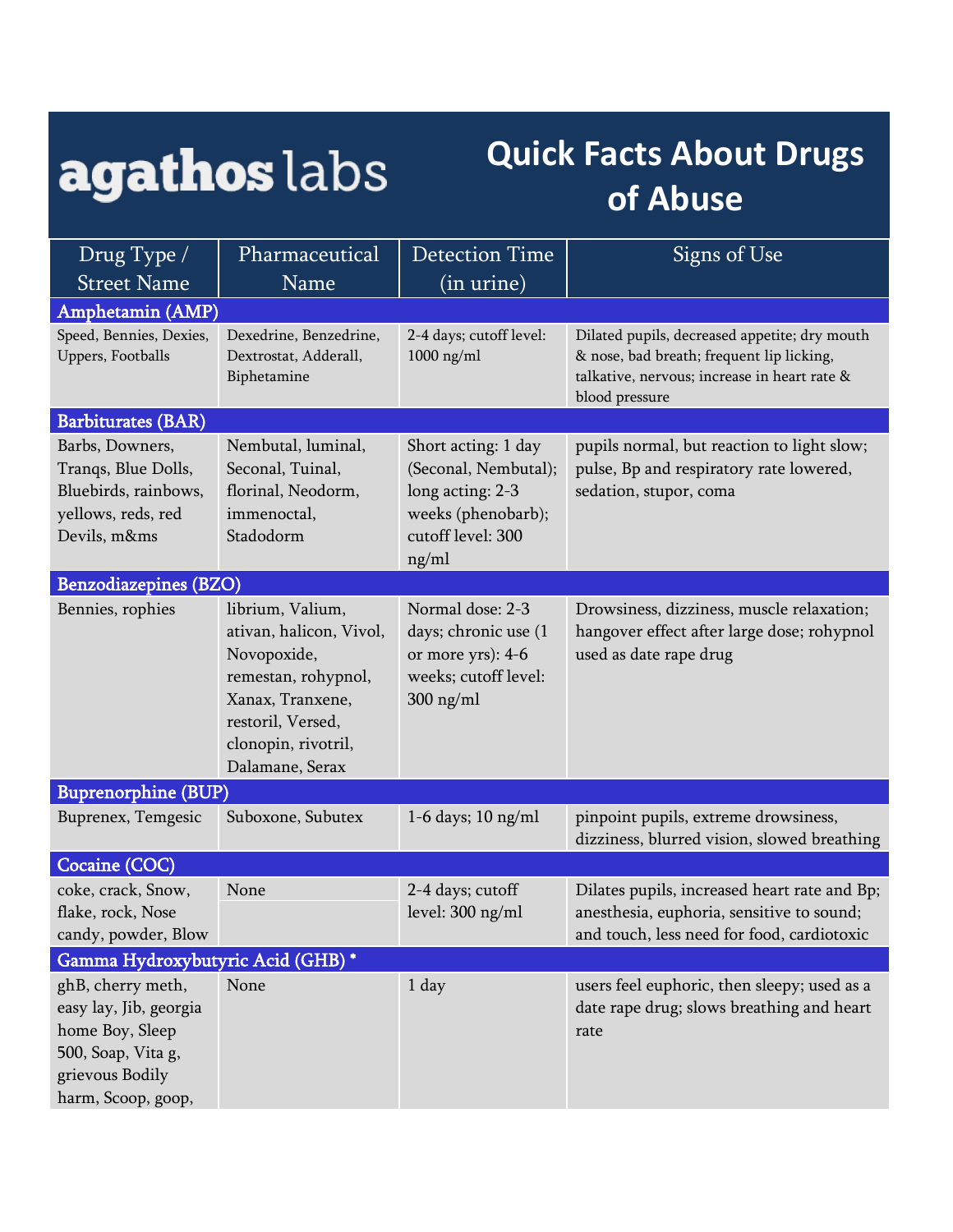| fantasy, everclear,<br>Salty Water, liquid X                                                            |                                                                                     |                                                                                                                                                                                                                                |                                                                                                                                                                                                                                                              |
|---------------------------------------------------------------------------------------------------------|-------------------------------------------------------------------------------------|--------------------------------------------------------------------------------------------------------------------------------------------------------------------------------------------------------------------------------|--------------------------------------------------------------------------------------------------------------------------------------------------------------------------------------------------------------------------------------------------------------|
| Ketamine*                                                                                               |                                                                                     |                                                                                                                                                                                                                                |                                                                                                                                                                                                                                                              |
| Veterinary<br>anesthetic, Kat,<br>Special K, Vitamin<br>K, K, horse<br>Tranquilizer                     | Ketalar                                                                             | up to 14 days; up to<br>30 days with chronic<br>users; cutoff level: 25<br>ng/ml                                                                                                                                               | analgesia, amnesia, hallucinations, foul-<br>tasting drip from nasal passages; users feel<br>they are outside of their body, vomiting,<br>seizures, dissociation                                                                                             |
| Marijuana (THC)                                                                                         |                                                                                     |                                                                                                                                                                                                                                |                                                                                                                                                                                                                                                              |
| Weed, pot, grass,<br>reefer, hash, mary<br>Jane, cannabis,<br>colombian, acapulco<br>gold, ganja, Bhang | Marinol                                                                             | 1-2 joints: 2-3 days;<br>oral ingestion: 1-5<br>days; moderate<br>smoker: 5 days;<br>heavy smoker(daily):<br>10 days; chronic<br>smoker-5 joints per<br>day: 14-18 days or as<br>long as a month;<br>cutoff level: 50<br>ng/ml | increased appetite, altered perception,<br>memory loss, bloodshot eyes, giggle<br>frequently, trouble walking,<br>disorientation; increased heart rate,<br>vasodilation, dry mouth and throat,<br>decreased respiratory rate, panic attacks,<br>and paranoia |
| Methadone (MTD)                                                                                         |                                                                                     |                                                                                                                                                                                                                                |                                                                                                                                                                                                                                                              |
| Amidone, Fizzes                                                                                         | Dolophine,<br>methadone, l-<br>polamidon,<br>physeptone                             | 2-3 days; cutoff<br>level: 300 ng/ml                                                                                                                                                                                           | Similar to heroin but less intense; sedation<br>analgesia, same as other opiates                                                                                                                                                                             |
| Methamphetamine (MET)                                                                                   |                                                                                     |                                                                                                                                                                                                                                |                                                                                                                                                                                                                                                              |
| Ice, Crystal, Meth,<br>Doe                                                                              | Desoxyn, Methedrine                                                                 | 2-4 days; cutoff<br>level: 1000 ng/mL                                                                                                                                                                                          | Same as amphetamines; overdoses cause<br>elevated body temp.                                                                                                                                                                                                 |
|                                                                                                         | Methylenedioxymethamphetamine (MDMA) (Ecstasy)                                      |                                                                                                                                                                                                                                |                                                                                                                                                                                                                                                              |
| XTC, E, Adam, Blue<br>Lips, Blue Kisses,<br>Disco Biscuits, X-ing,<br>Doctor                            | None                                                                                | 1-3 days; cutoff<br>level: 500 ng/mL                                                                                                                                                                                           | Same as amphetamines; may grind teeth<br>and clench jaw, sweating and increase in<br>body temp.                                                                                                                                                              |
| MDA*                                                                                                    |                                                                                     |                                                                                                                                                                                                                                |                                                                                                                                                                                                                                                              |
| Eve, Love Pill                                                                                          | None                                                                                | $1-3$ days                                                                                                                                                                                                                     | Same as amphetamines; hallucinations,<br>increase in body temp.; tachycardia,<br>agitation, very talkative                                                                                                                                                   |
| <b>Opiates (OPI)</b>                                                                                    |                                                                                     |                                                                                                                                                                                                                                |                                                                                                                                                                                                                                                              |
| (Heroin- and<br>morphine-based<br>drugs) Smack, H,<br>Skag, Dope, Junk,                                 | Hydromorphone<br>(Dilaudid), Codeine,<br>Tylenol with Codeine,<br>Morphine (Avinza, | 1-2 days; cutoff<br>level: 2000 ng/mL or<br>$300$ ng/mL                                                                                                                                                                        | Pupils constricted, pulse and BP lowered,<br>body temp. lowered, euphoria initially<br>and then drowsy, respiratory depression,<br>convulsions, constipation, coma                                                                                           |